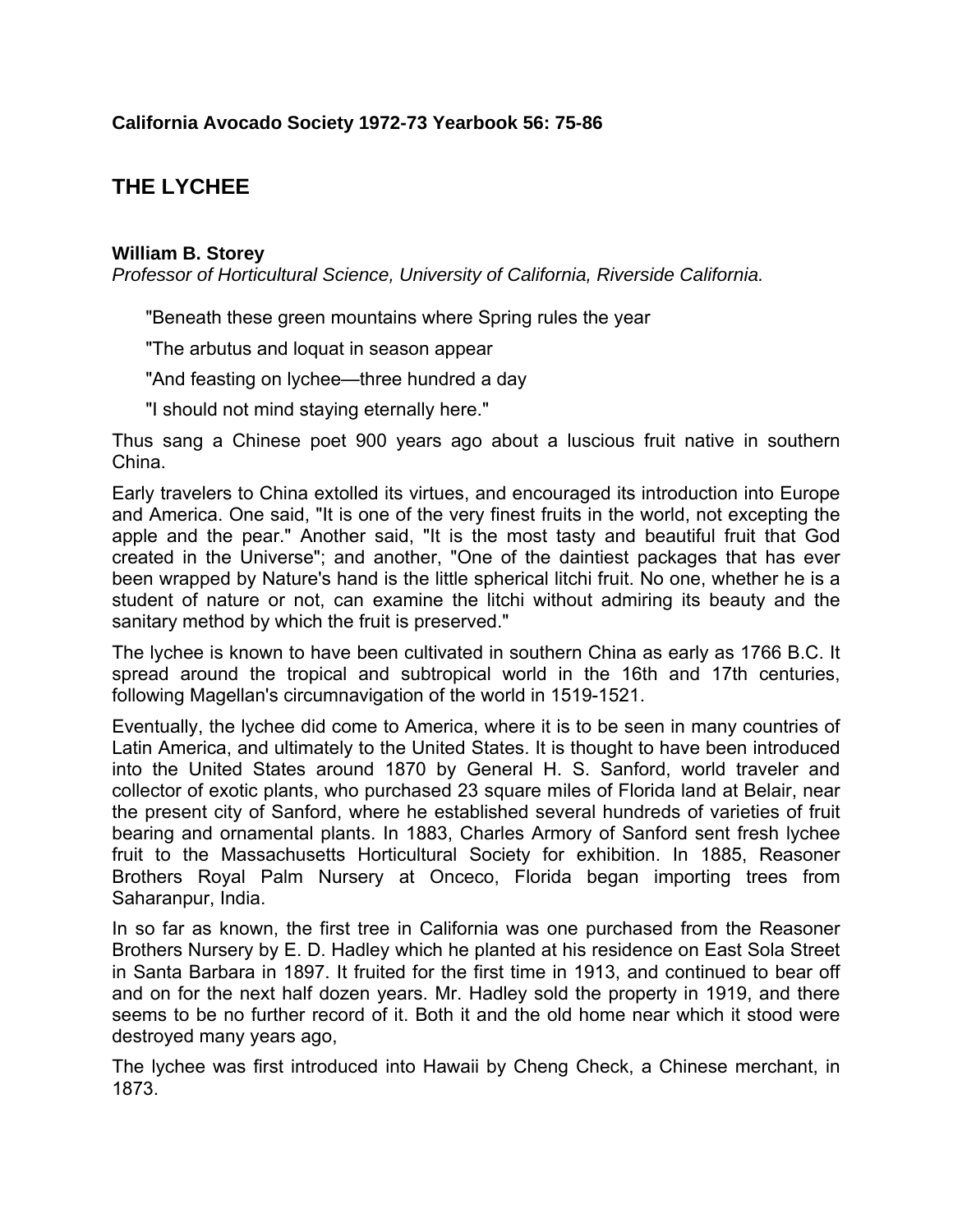In former times, many persons in the United States came to know "Chinese lychee nuts" which were imported from south China in large amounts, principally for the Chinese immigrants in California. The "lychee nut" is the dried form of the fruit, and is to the fresh fruit what a raisin is to a grape (Fig. 1) Customarily, Chinese people gave boxes of dried lychees to friends as gifts during the Chinese New Year season.



Figure 1. "Lychee nuts," i.e. dried lychee fruits.

Some persons have become acquainted with the lychee from the canned fruit which is imported from Hong Kong and Taiwan, and frequently is seen on the shelves of supermarkets and gourmet food stores. Fresh frozen lychee sometimes are to be seen, also, shipped in from Florida and Hawaii. The fresh fruit is known and generally esteemed by those persons who have been in Florida, Hawaii, southern California, various Asiatic countries, or South Africa when the fruit is in season.

The late Professor G. Weidman Groff, world authority on the lychee, with over 40 years at Lingnan University in Canton, China, stated in his book *The Lychee and Lungan* that the word *lychee,* with the *ly* pronounced as in *lying* and the *chee* as *cheese,* would best convey the correct Cantonese sound of the word. Most horticulturists in the United States have adopted this spelling of the common name.

The Mandarin sound of the word is lee-chee. This pronunciation is commonly used in North China, India, South Africa, and a number of other countries where the lychee now grows. The preferred spelling in the horticultural literature of these countries, however, is *litchi,* which is identical to the generic name of the species.

Groff's preference for the Cantonese pronunciation and the spelling which most closely approximates it lay in the fact that the lychee is indigenous to south China and had its origin as a cultivated fruit tree in the Canton delta of the Pearl River.

Variations in spelling may be encountered in the horticultural literature on the lychee, as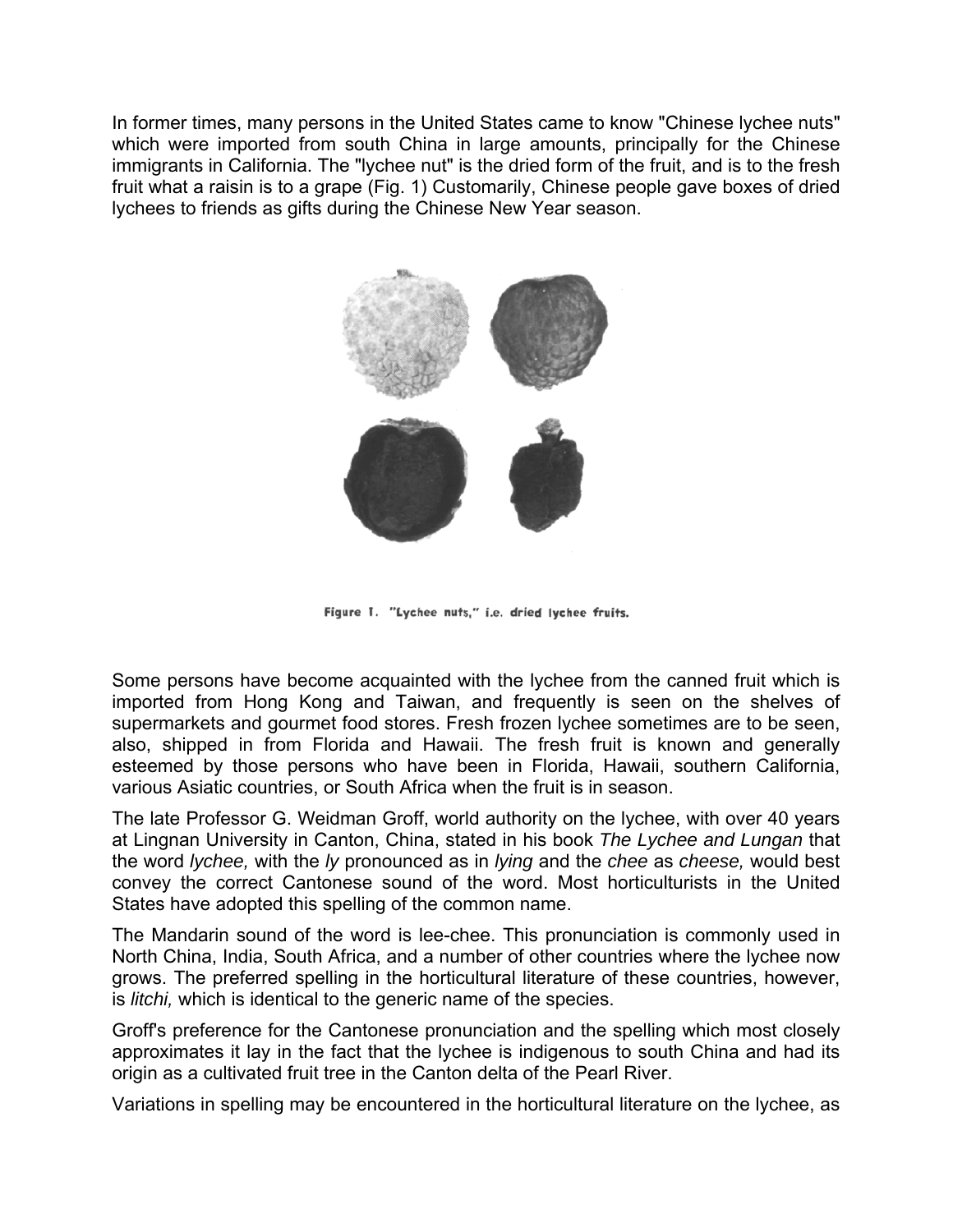well as on the labels of boxes of dried fruit and of cans of preserved fruit which occasionally appear in local grocery stores. Among the more common variations are lichee, leechee, litchee, lychi, laichi, laichee, laitchi, laitchee, and lici.



Figure 2. Lychee tree.

## **BOTANY**

The botanical name of the lychcee is *Litchi chinensis* Sonn. The species is a member of Sapindaceae, the soapberry family, which comprises about 2000 species of tropical and subtropical trees, shrubs, herbs, and vines that have been classified into 140 genera. Some of the species which are cultivated in California as ornamentals are: *Dodonaea erio-carpa,* a colorful shrub often used for hedging; *Filicum decipiens,* the fern tree; *Harpullia péndula,* the tulipwood tree; *Kolreuteria formosana,* the golden-rain tree; and C*upania anacardiodes,* the tuckeroo. Species grown elsewhere in the world for their edible fruits are: *Euphoria longana,* the lungan or dragon's-eye, a few trees of which are to be seen in California; *Melicocca bijuga,* the Spanish lime of Florida and the Caribbean region; *Blighica sápida,* the akee, which is the national tree of Jamaica; and. *Nephelium mutabile,* the pulassan and *Nephelium,* the rambutan, both of the Malayasian-Indonesian region. A related species native in California is the California buckeye, *Aesculus californica.*

The lychee tree is a medium to large, handsome evergreen, with a short, stocky trunk and a low, large head. (Fig. 2) In Florida, Hawaii, and elsewhere, trees reach a height of 40 feet, with an approximately equal spread when grown under favorable conditions. In some varieties, the branches are crooked or twisting, and low-hanging and spreading, forming a head broader than high. In other varieties, the branches are fairly straight and more or less upright, forming a compact, rounded head.

The leaves of the Iychee are arranged alternately on the stems. They are pinnatelycompound, consisting of a leafstalk (petiole) and its extension (rachis) with 2-5 pairs of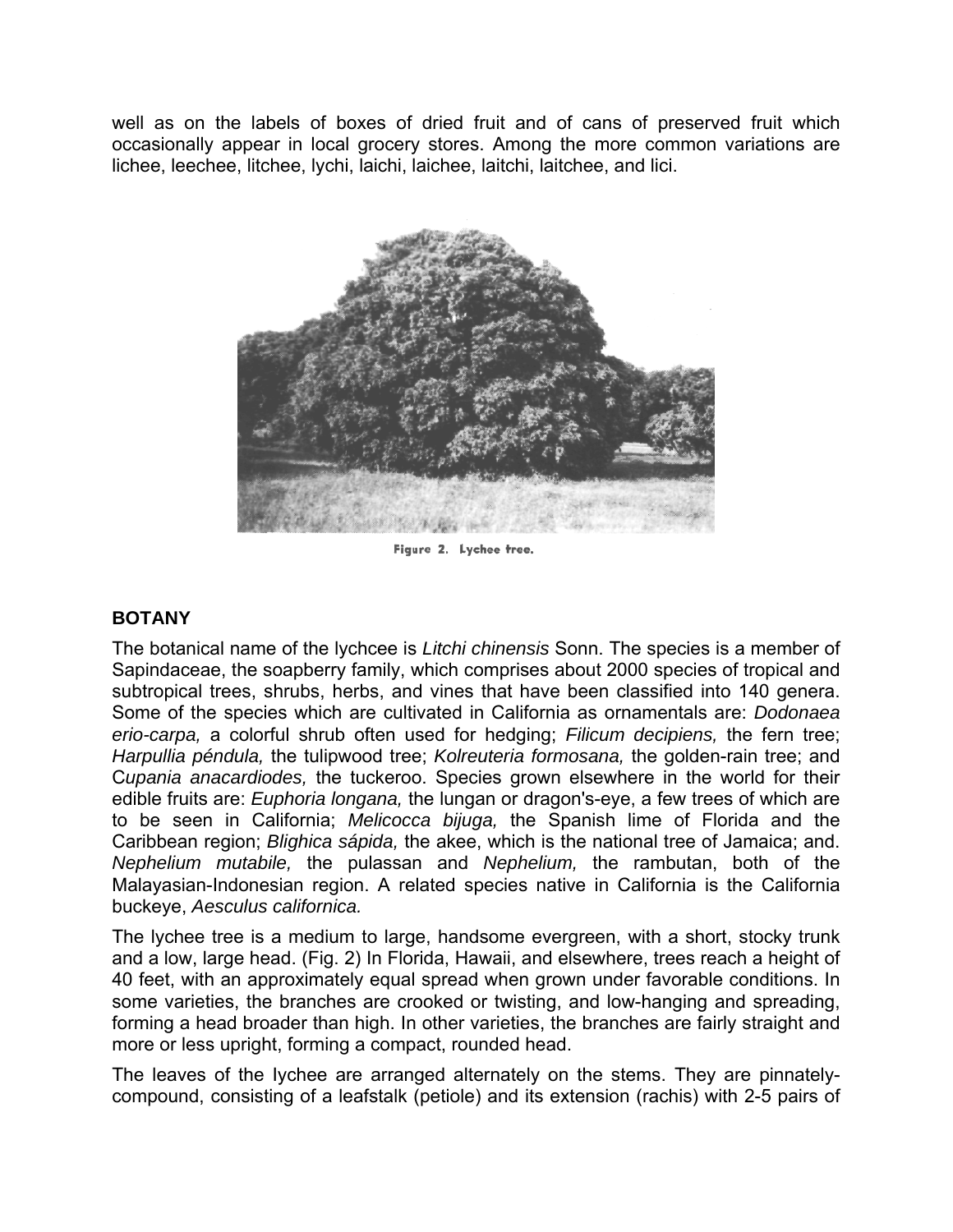leaflets. The combined length of petiole and rachis is 3-9 inches. The leaflets arc arranged in opposite or slightly oblique order along the rachis on short stalks (petiolules) of their own which measure  $\frac{1}{8}$  - 1 inch in length. The blades of the leaflets are a lustrous deep green on the upper surface, and a waxy lighter green (glaucous) on the under surface. They are soft-leathery to the touch. Mature leaflets measure 3-8 inches in length and 1-2½ inches in width. They are elliptical to lance-shaped in outline. The bases of the blades are wedge-shaped, and the apical ends may be tapered to long point, wedge-shaped, or even more or less rounded. Length of petiole and of rachis, arrangement of leaflets on the rachis, number of leaflet pairs, and leaflet shape and dimensions are useful characters for identifying varieties.

The inflorescence is a many-branched panicle which, depending on variety, may vary in length from 3 inches to over one foot (Fig. 3). It bears hundreds of small white or yellowish flowers which give off a mild, unpleasant odor when the tree is in full bloom. The numbers of fruit maturing on a panicle may vary from one to 40, or more.

Lychee flowers measure about  $\frac{1}{8} - \frac{1}{4}$  inch across when fully expanded, resting on flower stalks (pedicels) about 1/16 inch long. They have 4 or 5 short dentate sepals, but arc without petals. They have 6-10 stamens.



Figure 3. Paniculate lychee inflorescence.

Five different types of flowers have been described in the literature on the lychee.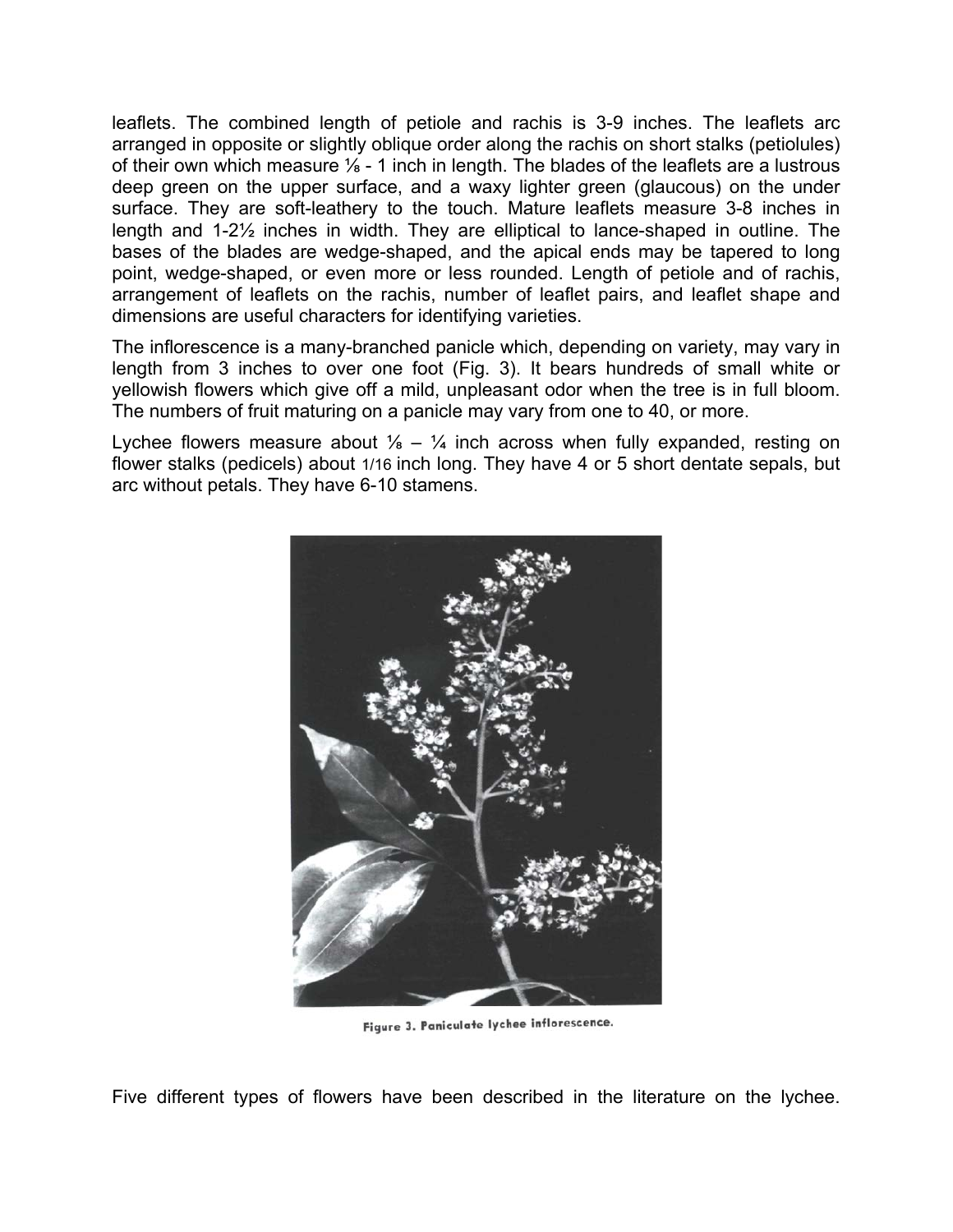Classification of the types is based primarily upon length and function-ability of the stamens, and on development and function-ability of the pistil. The flowers are unisexual in function, so they may be classified broadly as male and female. Both classes of flowers are borne in the same panicle, but tend to alternate in their periods of opening.

The typical male flower has a vestigal or abortive pistil at its center. Surrounding this are the 6-10 stamens with filaments up to  $\frac{1}{4}$  inch in length. A single flower remains functional for several days during which the pollen sacs ripen and shed pollen successively rather than simultaneously (Fig. 4).



Figure 4. Lychee flowers: left, male; right, female.

The typical female flower has a small, but fully developed, pistil which rests on a short stalk or gynophore. The ovary is two-lobed with each lobe containing an ovule. It is surmounted by short style, which is cleft at the apex into two rays that expose white, sticky, stigmatic surfaces when expanded. The pistil is surrounded by the stamens which, however, have very short filaments, usually no more than 1/16 inch long. The pollen sacs do not open, so the flower sheds no pollen. (Fig. 4).

Generally, only one lobe of the ovary develops into a fruit, the other lobe aborting. Occasionally, both lobes develop, and the mature fruit superficially resembles two fruits adherent to each other at their bases, each containing a seed (Fig. 6).

The typical one-seeded fruit may be round ovoid, or heart-shaped, depending a good deal on the variety. The outer covering is a thin, leathery shell (pericarp), which is bright red in color in most varieties. It is rough in appearance and to the touch, its surface being covered with angular or conical protuberances. The shell becomes brown and brittle upon drying (Fig. 5).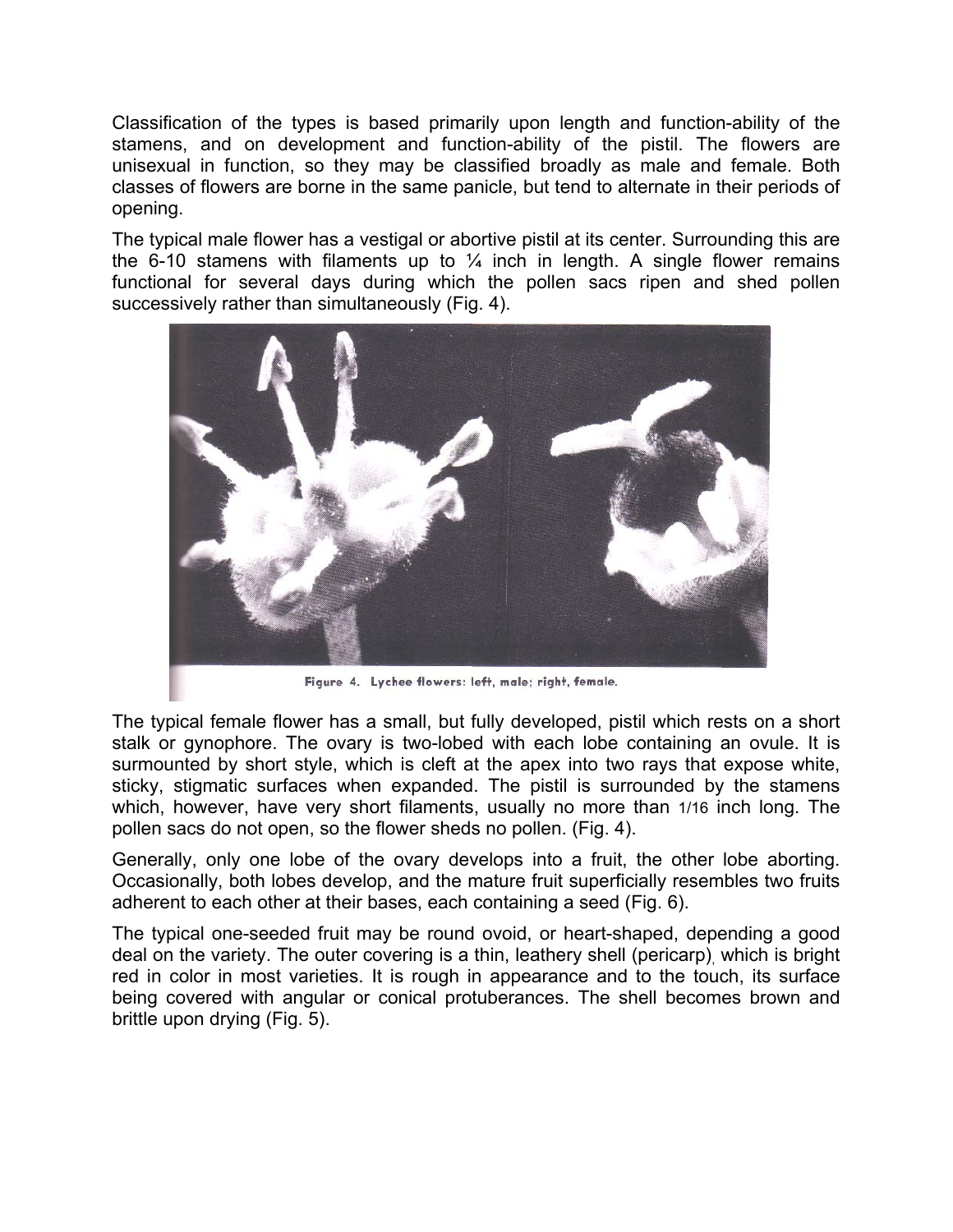

Figure 5. Lychee fruits: top, normal; bottom, abortive seed.



Figure 6. Panicle of small, parthenocarpic fruits compared with normal single and twin fruits.

The fleshy edible portion of the fruit is an interesting structure. It is an outgrowth of the seed stalk, and is called an aril. It grows as the fruit develops until it completely envelops the seed. It is white and translucent, and has a consistency about like that of a grape. The fleshy edible portion of the fruit is an interesting structure. It is an outgrowth of the seed stalk, and is called an aril. It grows as the fruit develops until it completely envelops the seed. It is white and translucent, and has a consistency about like that of a grape. The flavor, which is subacid and quite distinctive in its own right, is likened by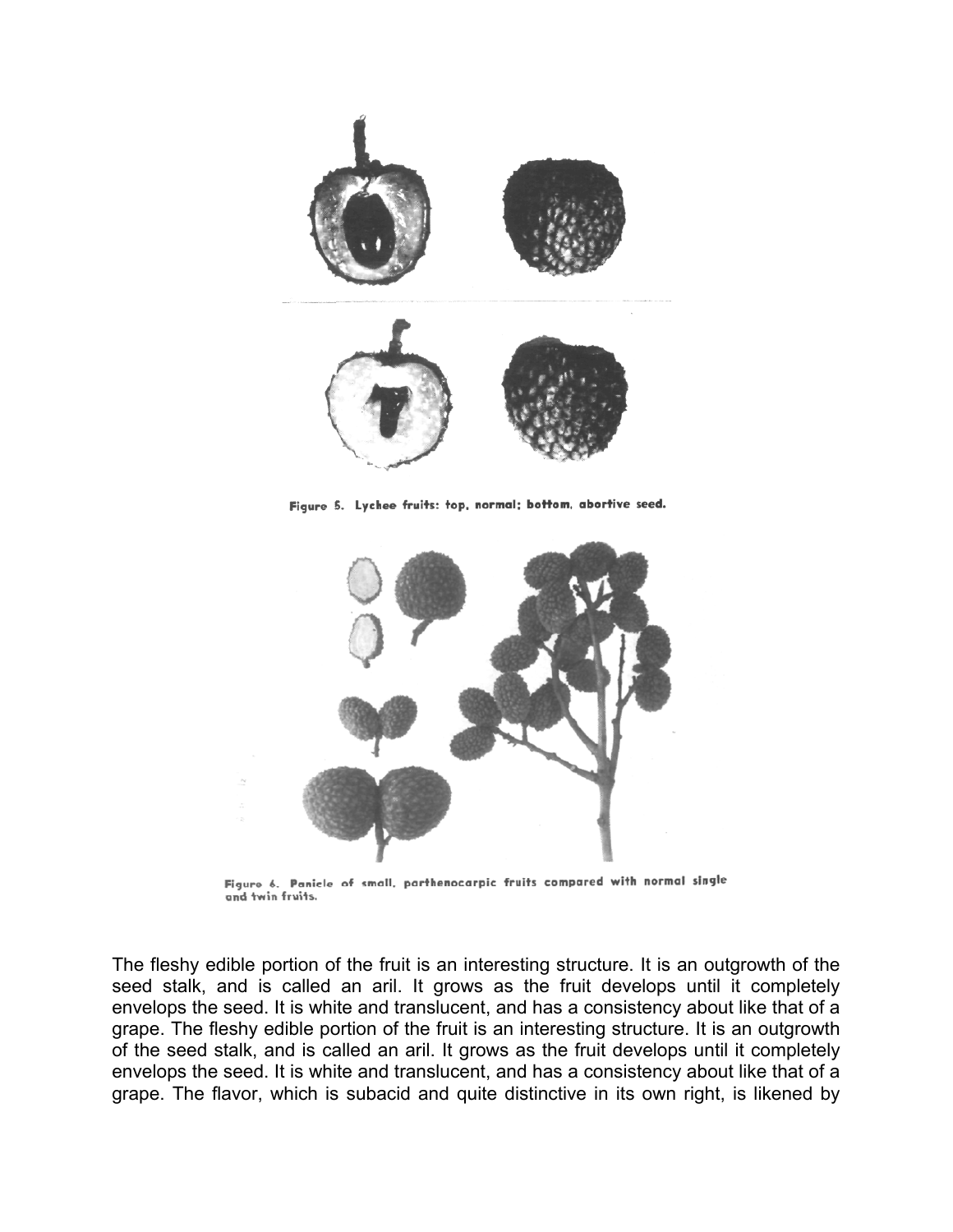many persons to that of a prime muscat grape.

Upon drying, the aril shrinks away from the shell, and becomes shriveled, brown, and date-like in character. It is in this form only that many persons are acquainted with the fruit as the "Chinese lychee nut" (Fig. 1).

The chestnut-brown seeds are ovoid to oblong in shape, measuring  $\frac{3}{8}$  -  $\frac{7}{8}$  inch in length and  $\frac{1}{4}$  -  $\frac{1}{2}$  width. In some varieties, a high percentage of the seeds in fully developed fruits may be abortive. The abortive seeds are small and shriveled. The Chinese people call the abortive seeds "chicken tongue" seeds. Fruits with abortive seeds are preferred, for they are no smaller than fruits with normal seeds, and, consequently, contain a larger proportion of flesh (Fig. 5).

In Hawaii, the lychee begins to bloom as early as mid-December in some years, and as late as March in others, with slight differences between varieties in a given season. The fruit crop ripens from about the middle of May to the middle of August. In south China and in Florida, flowering commences in mid-February and tapers off toward the end of March. In China, where numerous varieties are grown, the fruiting season extends from the middle of May to the middle of August. In Florida, where production is limited almost entirely to single variety, the bulk of the crop ripens in June and July. In California, flowering usually occurs no earlier than April, and some localities, does not reach its height until late in May to the middle of June. The fruit crop matures in September and October.

The lychee is a heavy bearer when conditions are favorable for fruiting. In Florida, 155 pounds of fruit were harvested from a 10-year-old tree at Laurel, and 400 pounds from a 24-year-old tree at Auburna-dale. In Hawaii, 7 and 8-year-old trees have produced up to 100 pounds, and 15 to 20-year-old trees up to 300 pounds of fruit.

## **CULTURAL REQUIREMENTS**

The lychee thrives and bears best under subtropical conditions in the absence of injurious frosts. From Florida, it is reported that the mature lychee tree is hardier than the mango and avocado, but somewhat less hardy than the sweet orange. At Homestead, Florida, no injury was observed on mature trees that were not in active growth at a temperature of 28 degrees F. On the other hand, tender growth was damaged when temperatures fell below 32 degrees F, and young trees were severely damaged or killed at temperatures of 29-30 degrees F in unprotected plantings.

For best fruiting, the lychee is said to require cool dry winters and warm humid summers. Winter dormancy seems necessary in order for flower buds to be initiated in the spring. It is because conditions closely approximating these occur in Florida that the history of fruiting has been fairly consistent. In Hawaii, where the winters are normally wet and the summers normally dry, and the winter temperature rarely falls below 56-58 degrees F, bearing is highly erratic.

The lychee requires a large supply of water for optimum growth. The consensus of opinion seems to be: if rainfall is less that 50-60 inches, distributed through the major portion of the year, supplementary water should be supplied through irrigation. The soil around a lychee tree should never be allowed to dry out.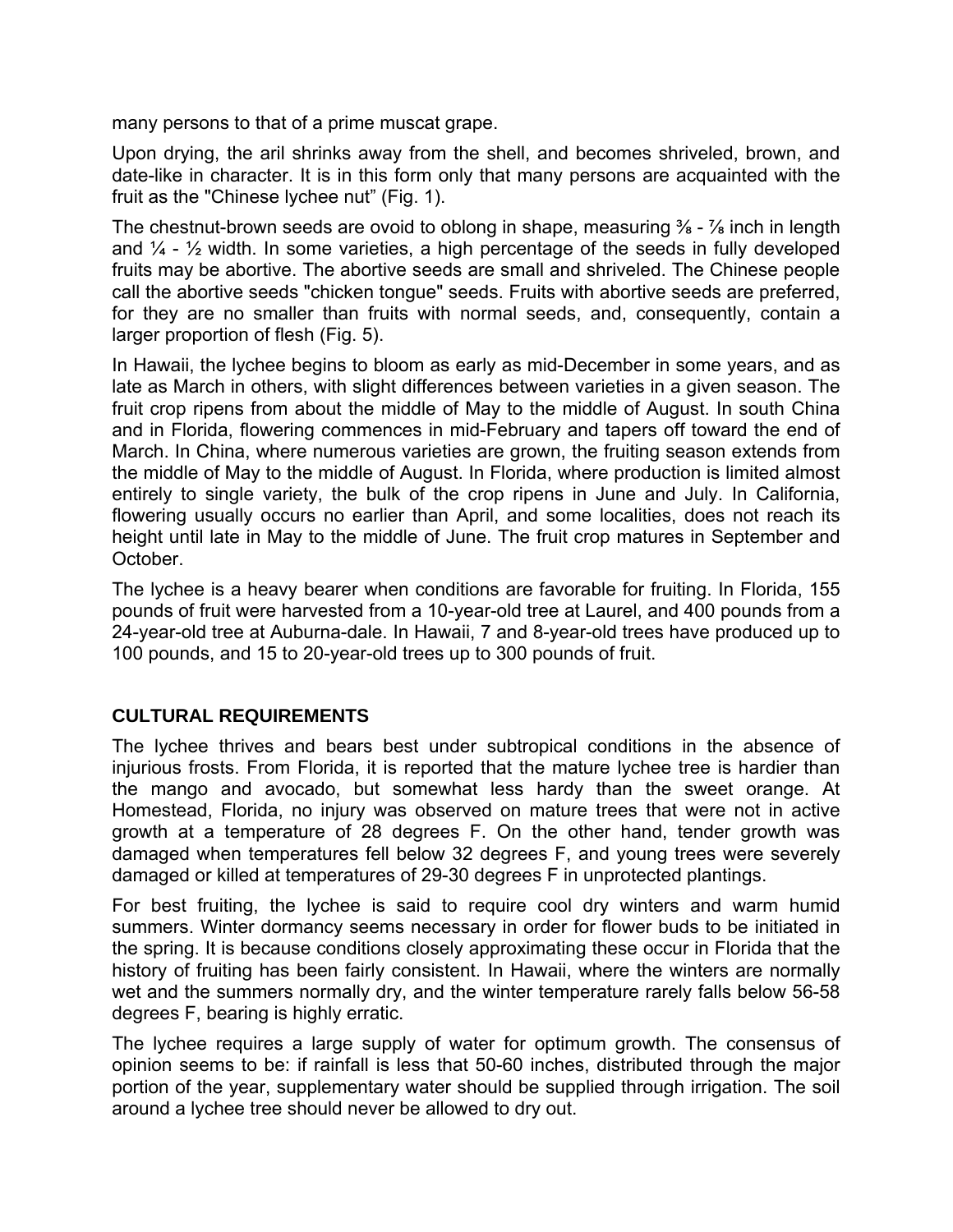A critical factor in fruit setting is: atmospheric humidity around the tree must be fairly high when it is in bloom. Although the matter has not been studied thoroughly, indications are that a certain amount of moisture in the air around the inflorescences is necessary for pollen germination and fruit setting. In southern China, blossoming and fruit setting occur during the wet season when rainfall ranges from 5 to 15 inches a month and relative humidity is never less than 50 percent on any day. The periods of blossoming in Florida, Hawaii, South Africa, Mauritius, and India occur during the rainy season.

Lychee can be grown on many different kinds of soils, provided they are sufficiently deep. In China, they are commonly planted on lands subject to flooding. Drainage, while not critical, is important, for they cannot withstand submersion of their bases and roots very long if the water becomes stagnant. In Hawaii, they are grown on fairly heavy clay soils. In Florida, they are grown in some areas where the soils are very sandy, Acid soils are thought to be best, but in Florida and India, they are grown satisfactorily on neutral and slightly alkaline soils.

## **PROPAGATION**

The lychee can be grown from seed, but this is seldom done because the fruits of seedling trees usually are inferior to those of the parent variety. Only large well-filled seeds will germinate. These must be removed from fresh fruit. Their period of viability is very short, and, if not planted right away or kept damp, lose their ability to germinate in a few days.

Air-layering, or marcottage, is the usual method used for propagation. Branches  $\frac{1}{4}$  -  $\frac{1}{2}$ inch in diameter are the ones most commonly used. First, the branch is girdled by removing a ring of bark, about one inch wide, a foot or two from the end. Then, a ball of damp sphagnum moss is placed around the girdle, and firmly wrapped with a sheet of polyethylene film cut to proper size. The edges of the wrap are lapped or folded, and the ends are tied securely. A sufficient root system, to allow for cutting the layer from the tree, forms in 3-4 months, if layering is done during the warm seasons of the year. Usually, the rooted layers are cut from the tree and planted in containers. They are kept in partial shade and under conditions of fairly high humidity until ready for transplanting to the field.

Grafting and budding are not widely used as means of propagating varieties, because of the time required to grow rootstocks to adequate size and because the percentage of successful takes has generally been rather poor.

The lychee can be propagated by cuttings, but this is not often done because of special conditions and techniques which must be used. The root systems of cuttings are usually inferior to those of air-layers.

## **VARIETIES**

Prof. Groff listed 74 varieties of lychee in his book *The Lychee and Lungon*. It is doubtful, however, that more than a dozen are cultivated widely. The most important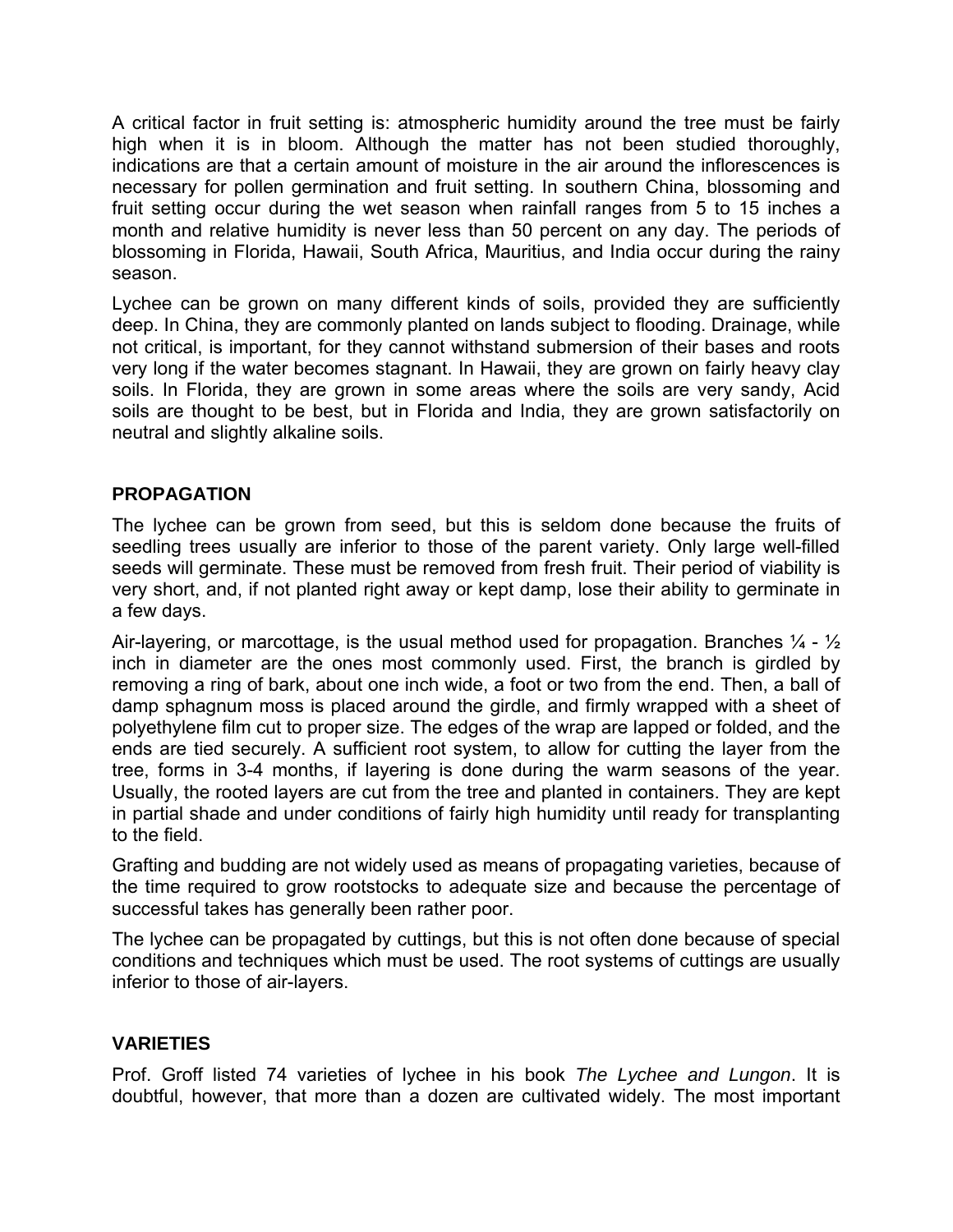commercially are No Mai Ts'z (Glutinous Rice), Kwai Mi (Cinnamon Flavor), Hak Ip (Black Leaf, Wai Chi (Wai River Lychee), Chen Ka Ts'z (Chen Family Purple, Brewster), Heung Lai (Fragrant Lychee), T'em Ngam (Sweet Cliff), Pat Po Hung (Eight Precious Red), and Fi Tsz Siu (Imperial Concubine's Laugh). Most of the dried and canned lychees imported from Hong Kong and Taiwan are Hak Ip and Kwai Mi.

A book entitled *The Litchi* by L. B. Singh and U. P. Singh published in 1954 reported that 33 varieties were cultivated in India, all of local origin from seeds of Chinese varieties which were introduced into India toward the end of the 18th century.

Both home and commercial plantings in Florida consist of a single variety, known locally as Brewster. The variety was sent by Rev. W. N. Brewster to the United States Department of Agriculture in 1907. It was recorded by the U.S.D.A. as accession S.P.I. 21204. Trees were established at the U.S.D.A. Plant Introduction Station at South Miami, Florida, and at the Hawaii Agricultural Experiment Station in Honolulu. It has since been found to be identical with the variety in Fukien Province, China, known as Chen Ka Tsz, or Chen Family Purple.

In 1955, the U.S.D.A. and the University of Miami jointly introduced a Florida-grown seedling as a new variety, Bengal. It is reported to be a vigorous grower, which does not show chlorosis when grown in the limestone soil of Dade County.

The principal producing varieties in Hawaii, as reported by R. A. Hamilton and W. Yee in the *Proceedings of the Florida State Horticultural Society,* volume 83, 1970, are Kwai Mi, Hak Ip, Chen Ka Tsz, No Mai Tsz, Pat Po Hung, and Groff. The last named variety originated in Hawaii as a seedling of Hak Ip. It was introduced as a horticultural variety and named in honor of Prof. G. Weidman Groff by the Hawaii Agricultural Experiment Station in 1953. Prof. Groff personally took trees of 14 varieties from China to Hawaii in 1917 and again in 1941.

The principal variety cultivated commercially in South Africa is called Mauritius.

The status of Mauritius is problematical. The variety was sent to the Hawaii Agricultural Experiment Station by A. van der Meulen of South Africa in 1951. This turned out to be identical with Kwai Mi, as well as one known locally as Charlie Tong. Latterly, this variety has been coming into California from Hawaii under the name of Annie May Wong. However, a horticulturist at the University of Florida's Subtropical Experiment Station has stated that their accessions of Kwai Mi and Mauritius are not identical.

## **THE LYCHEE IN CALIFORNIA**

As mentioned previously, the first lychee tree in California probably was the one which was planted by E. D. Hadley and grew in Santa Barbara from 1897 to 1919 and possibly a few additional years.

I have seen about 30 lychee trees in California all the way from the vicinity of San Diego in San Diego County to Goleta in Santa Barbara County. They vary in size and vigor from large and healthy to small, stunted, and struggling for survival.

Probably the handsomest is one of the variety Kwai Mi growing on the property owned originally by Admiral Stanley in La Mesa. The Admiral presumably brought it from China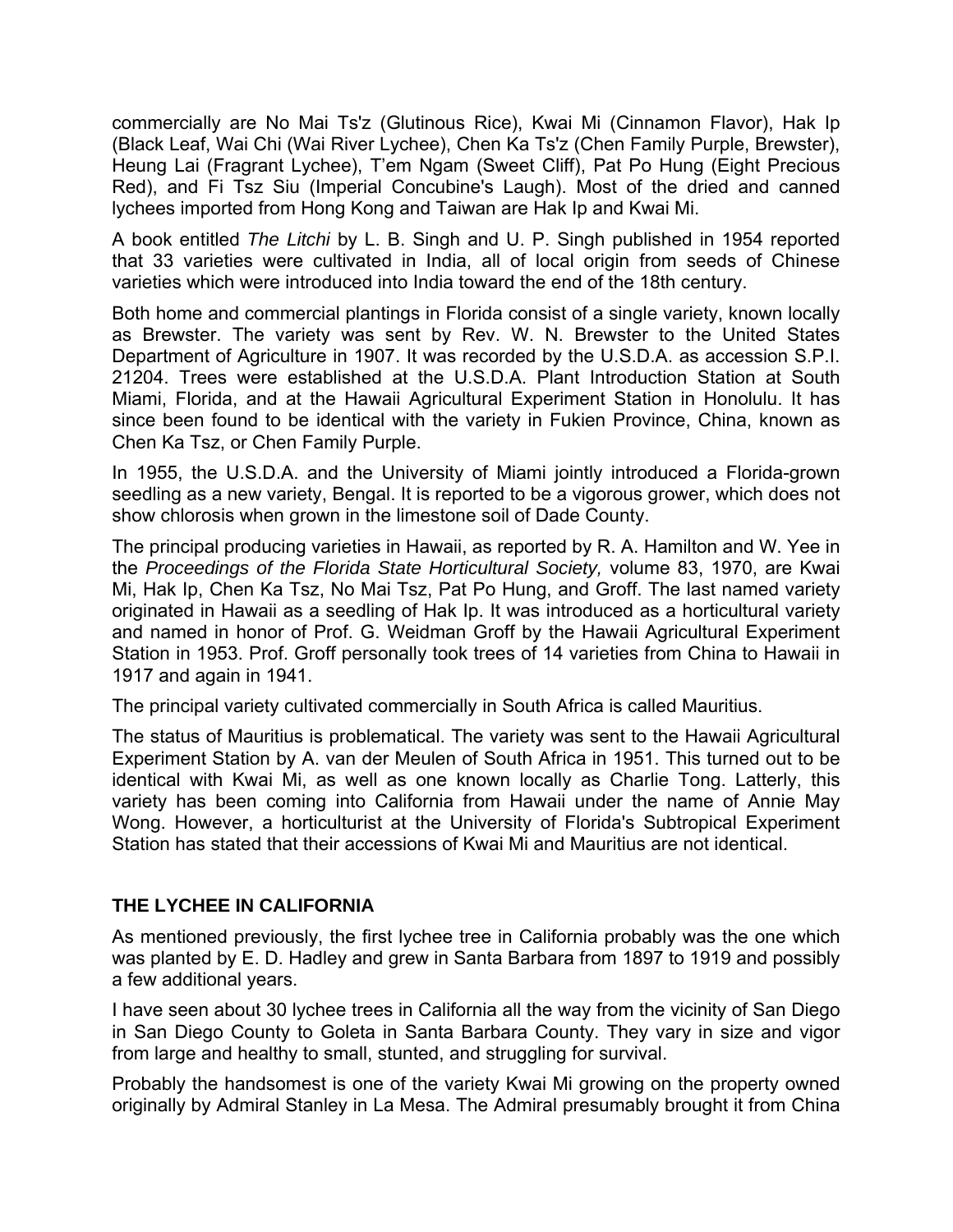when he was Commandant of the United States Navy's Asiatic Fleet. It stands 20-25 feet high, and spreads 30 feet or more. It is known to have produced good crops annually.

At one time there were a dozen fine trees on the property owned originally by C. O. Nichols in El Cajón. The trees were all of the variety Brewster which Mr. Nichols had obtained in Florida sometime in the 1920's. For many years they were known as the only fruiting trees in California. Time, several changes of owners, and lack of proper care have taken their toll, and only a few remain today. However, the survivors continue to produce fruit in favorable years.

From 1927 to 1965, a seedling of Shan Chi, the wild mountain lychee of China, grew on the campus of the University of California in Riverside. It produced several pounds of fruit almost every year. In 1965, it was about 15 feet in height and 10 feet in spread. It was destroyed by a bulldozer clearing a path for installation of a drain pipe under a roadway.

Flourishing trees are established in a number of localities, among which are: the Tanner and Johnston properties in Rancho Santa Fe; the Bucklew property in Encinitas; the Miller, Darien and Farwell properties in Vista; the Cooper, Beck and Snider properties in Fallbrook; the Thomson property in Bonsall; and the Riley property in Santa Clara. The latter is the northernmost locality in California where the lychee is reported to be growing.

In the past, trees which have been well established in large containers have tended to stand still, or to decline and eventually to die when planted in the open. For every tree that has become established in the ground in California, untold numbers have been lost. The same can be said of Florida, also. It is interesting to note, however, that well established, well cared for trees, out in the open, seem able to withstand the rigors of the southern California climate. In the past winters, frosts which injured avocados and other subtropicals adjacent to lychee trees had no apparent effect on the lychees. In August — September, 1971 there was a protracted hot spell in which air temperatures reached 112-115 degrees F, and relative humidities were often below 10 per cent. No appreciable injury was seen on the lychee trees, whereas avocado trees were severely damaged and citrus trees showed stress. In order to withstand high temperatures and low relative humidities, however, the trees must be adequately supplied with soil moisture.

Just why the lychee should be so difficult to grow in containers in the greenhouse or lath house, and why it should be even more difficult to establish in the open, are questions which have generated much speculation. Various arguments have been advanced as to what the cause, or causes, of the difficulty might be. Among the chief causes cited are the following: the low relative humidities of the atmosphere which prevail a good deal of the time; alkalinity of the soil in most areas, salinity of the water used for irrigation; lack of organic matter in the soil; lack of mycorrhizal fungi in the soil, which are believed to be related to satisfactory growth; soil temperatures too low for optimum root growth during much of the year; poor soil aeration; deficiency in one or more minor elements which may be requisite for growth. It is worth remarking, however, that various attempts to approximate what are believed to be optimum conditions for growth in greenhouse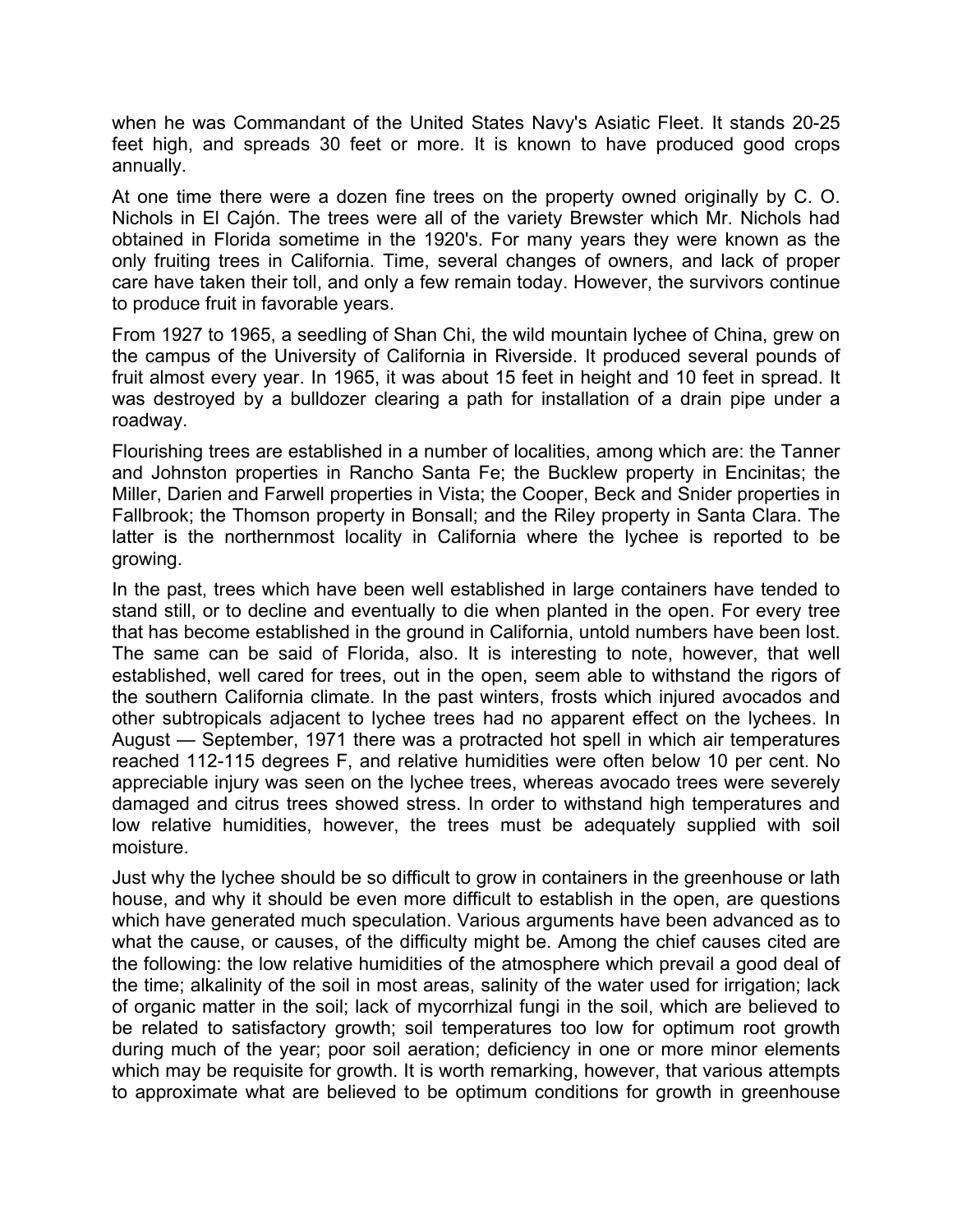culture have been rewarded with only a modicum of success.

Sometimes, lychee trees in California may blossom profusely, but fail to set any fruit. This may be due to any one of three causes or combinations of all three. The first cause is the hot desiccating wind known as the Santa-Ana. When one is blowing, its velocity may be up to 50 miles an hour, or more. At the same time, the air temperature may be anywhere from 95°—120°F, and the relative humidity may be as low as 1-3 per cent. One such wind can burn up the inflorescences completely. The second cause is lack of sufficient soil moisture to keep the foliage and inflorescences turgid and to maintain transpiration. The third cause is consistently low relative humidity of the air, which seems to inhibit pollen germination and ovule fertilization. Wetting the tree and the ground all around on hot days or providing the tree with a misting system to keep the foliage and flowers damp may be helpful.

Two phenomena have been observed in California which seem to be unknown in other lychee growing regions.

The first phenomenon is; branches which fruit in one year are unlikely to fruit in the next. This is because the blossoming-to-crop season comes so late (March to September) that fruiting is not followed by a vegetative flush of growth before dormancy is induced by cold weather. When growth resumes in the spring, it is strictly vegetative, and remains so for the year. Elsewhere, the blossoming-to-crop season extends from December to May-July, Fruiting is followed by a flush of vegetative growth, which goes into a rest period in September-November. The next flush in December-January produces inflorescences. Thus, trees in California require two years to complete a cycle which trees in warmer climates complete in one year.

The second phenomenon is the tendency for the trees to set large numbers of small parthenocarpic completely seedless fruits. This seems to be unknown in India, Florida, and Hawaii, and probably elsewhere (Fig. 6).

## **DISCUSSION**

The lychee can be grown and will produce fruit in Southern California in favorable locations and with proper management. One should realize, however, that it is not one of the easiest trees to grow, and that it does not always respond as well as one might wish. And, as seems to he the case everywhere, one can just about expect its fruiting habits to be erratic and unpredictable. One advantage California enjoys is the absence of insects and diseases injurious to the lychee.

Factors to be considered in lychee culture are: 1. start with fairly large trees with welldeveloped root systems; 2. the two most dependable varieties for producing fruit are Kwai Mi and Brewster; others such as Hak Ip, Groff, T'im Ngam, and Bengal may be tried experimentally, if one wishes; 3. plant in a well-drained, slightly acidic soil; 4. keep the tree well watered at all times; 5. use an organic mulch for several feet around the tree to conserve moisture and keep the ground cool; 6. maintain an adequate supply of moisture around the tree, and wet down the foilage several times a day during a hot spell in the flowering season; 7. do not use weed oil or chemical herbicides around the lychee trees. I have seen several instances of foliage badly burned by both kinds of